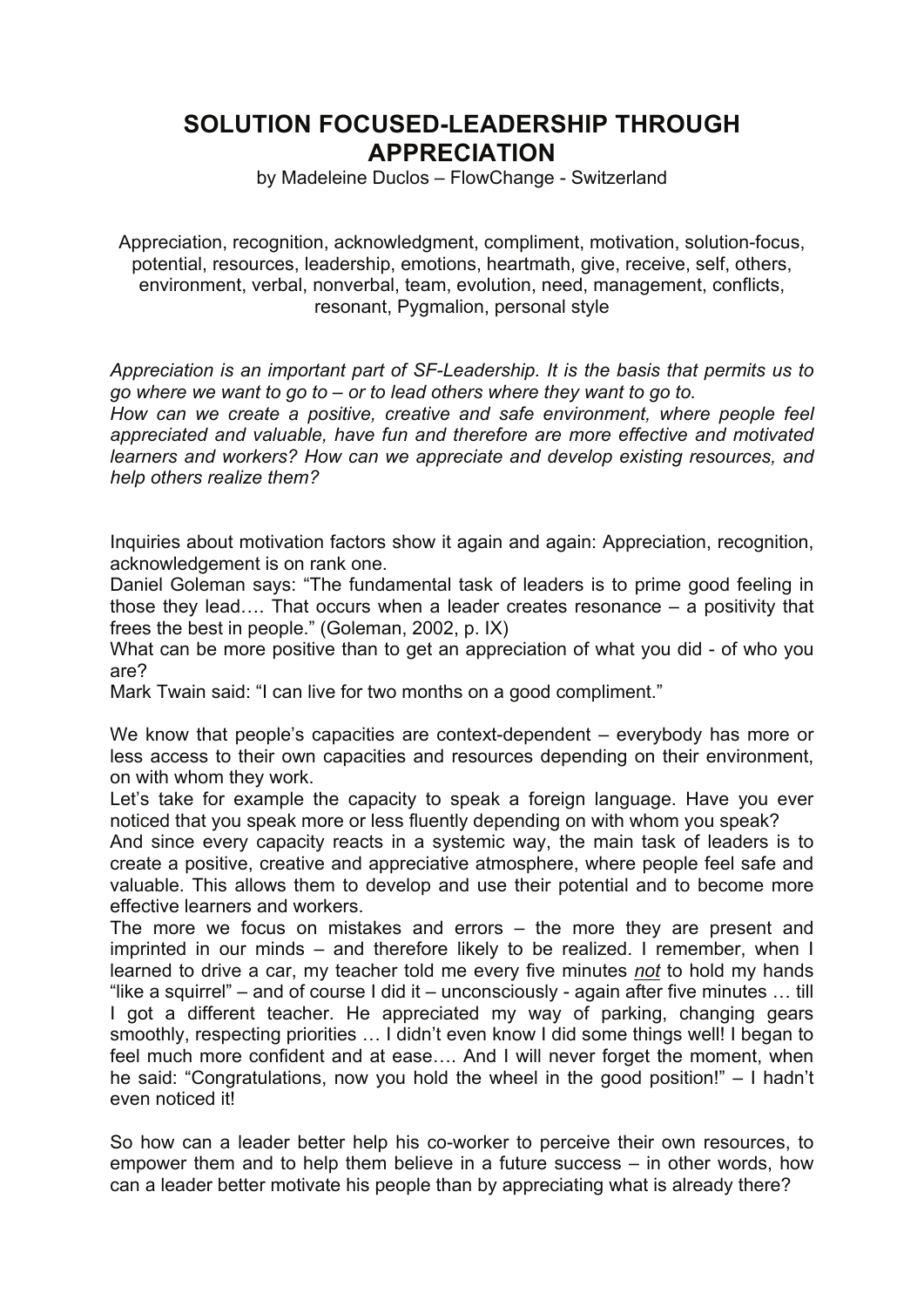#### **The SF-Approach**

The SF-approach gives us a wonderful and effective tool to appreciate and develop existing resources in others - and first, to help them to realize their own ressources.

For example, let's look at the scale-questions. Peter Szabo shows it clearly in the following picture: The whole A-part is about appreciating past and present actions and attitudes - and what is sometimes even more: making them realize by the other person and therefore give him confidence. How often the other person is not even aware of his success? Or he doesn't dare to admit it unmotivated, because it would be a proof of arrogance – we have all learned the importance of being modest.



picture by Peter Szabo (http://www.solutionsurfers.com)

An appreciative solution focused talk can start by simply asking a question like:

- *On a scale from 0 to 10, how effective have you been in this project?*
- *Seven.*
- *Good, can you tell me what makes it seven? What are the main successes that made you climb on seven?*

You see, in no time at all, your co-worker evaluates himself his work and appreciates in what he succeeded. This is the first learning step in becoming capable to appreciate others. If you can not appreciate yourself, you can not appreciate others.

I have never met a person who evaluated himself at zero - and as soon as the answer is higher than zero, there is something to be appreciated. You just have to perceive and realize it.

The better the relations are in your team, the better the atmosphere is, the better people feel, the better people work. So one of your next questions can be about empathy - shifting perspectives:

- *And where do you think your colleague would see you?*
- *Five.*
- *And what is it that your colleague would give you five?*
- *He doesn't know that I also did……..*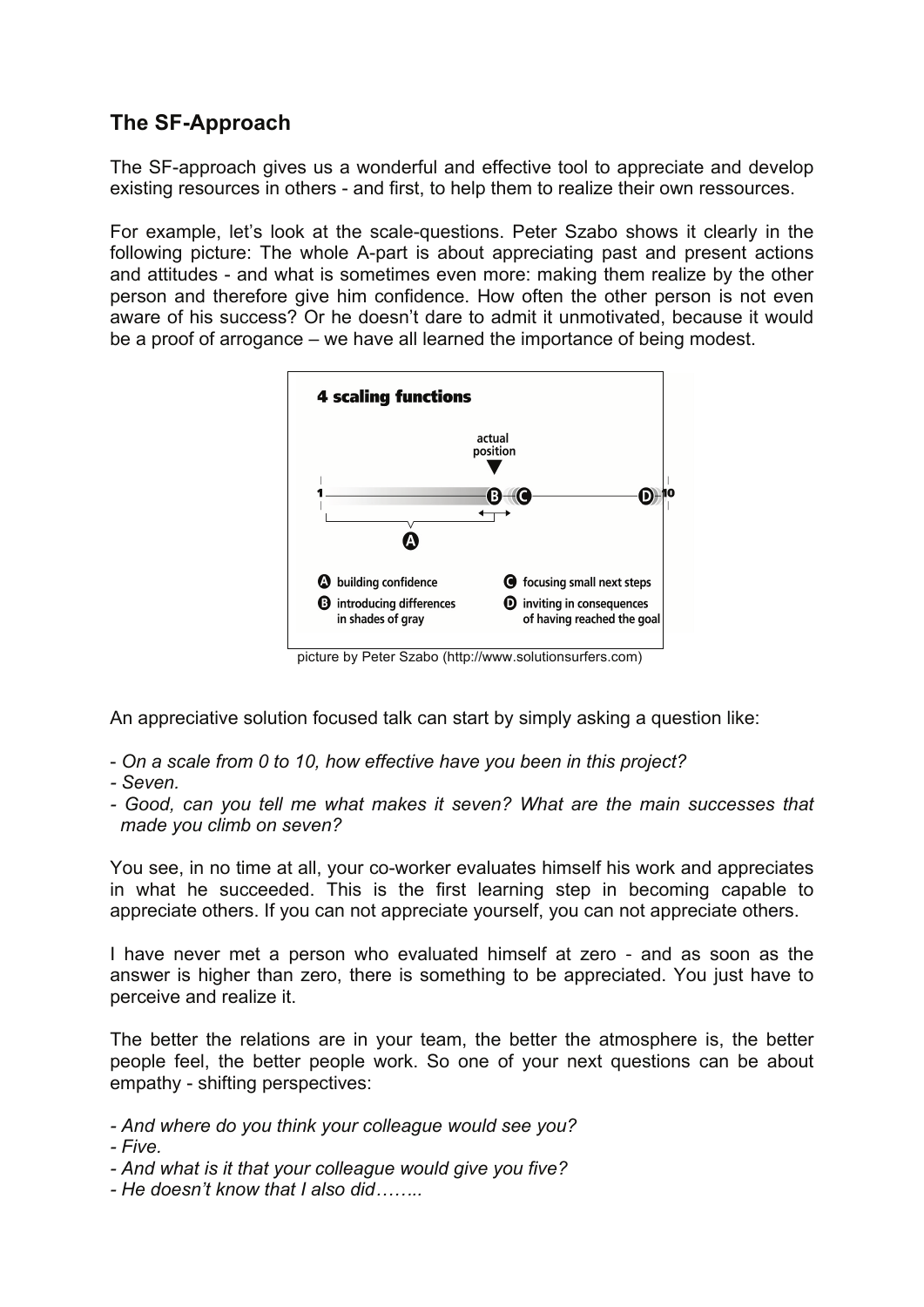Of course you don't hesitate to appreciate your co-worker yourself. Either by using the scale:

*- I would rate your effectiveness at eight. And what makes it eight is ……. and…... and…...*

Or appreciate him in any other way. Just develop the habit of appreciating, of saying whatever positive action or attitude you perceive.

Besides the fact that your co-worker gets markers - i.e. he knows what he does well in your eyes - he also develops his self-esteem and his self-evaluation.

He feels appreciated and proud - and only in this positive emotional state can he perform at his best and develop his potential.

Indeed, positive emotions appear to have this complementary effect. They broaden people's momentary thought-action repertoires, widening the array of the thoughts and actions that come to mind.

Pride, for example, follows personal achievements. It broadens by creating the urge to share news with others and to envision even greater achievements in the future.

In contrast to "negative" emotions, which carry other adaptative benefits in other situations, the broadened thought-action repertoires triggered by positive emotions build enduring personal resources (Frederickson, 2001, p. 218-226).

Appreciation also has a positive effect on our body - on the variability of the heart rate (HRV) - which reflects our emotional state. The following pictures illustrate this very well: During appreciation you see coherence, i.e. increased heart-brain synchronization. In this state the maximum of the brain is used and therefore we perform at our best:



In a state of frustration or anger, the HRV looks something like this:



You will find more information on this at: http://www.heartintelligence.com (Kees Blase)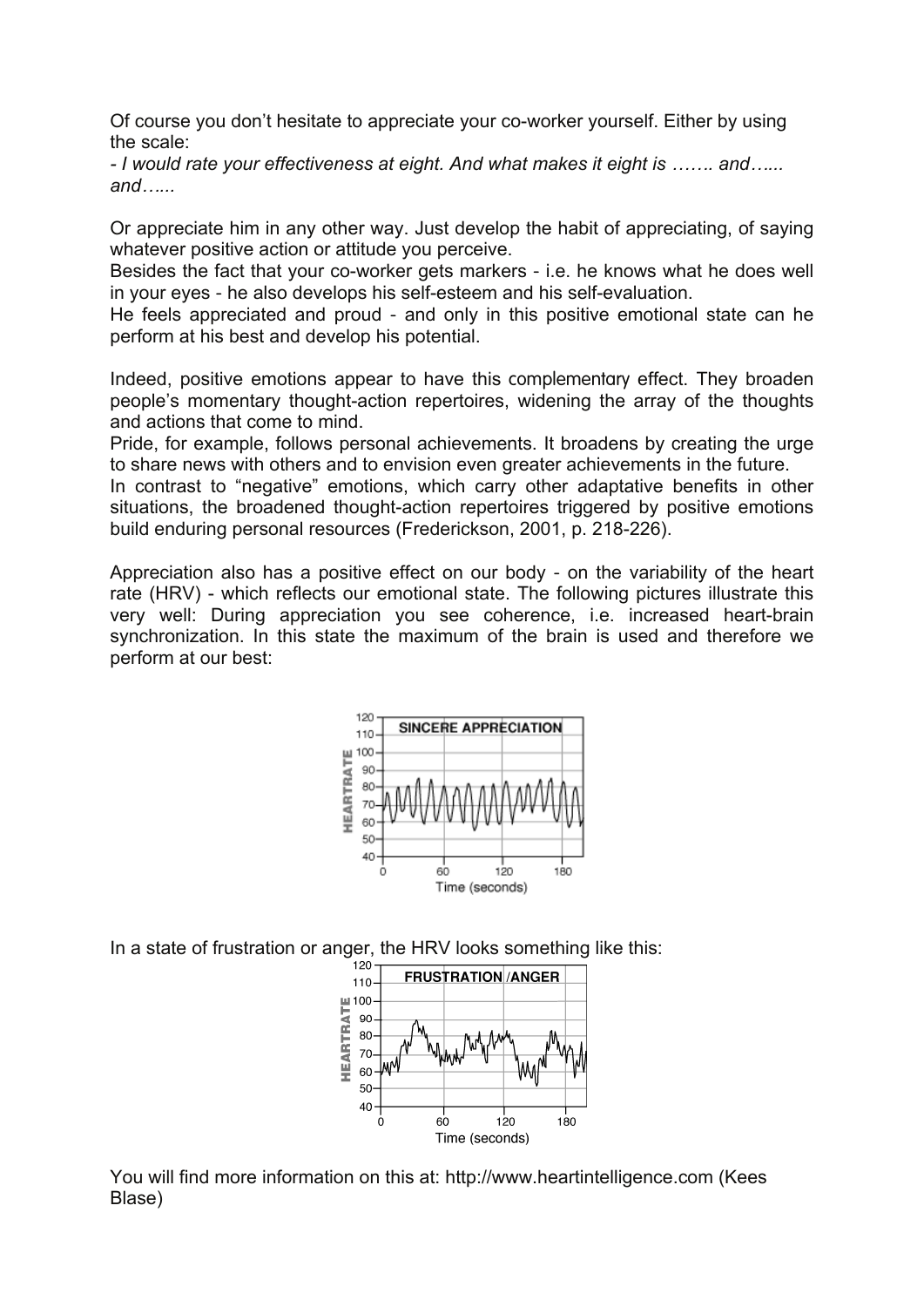Let's come back to our SF-talk. You may end it with a Future-Pace-question like: *- And what will take you one more point up in a future project?*

This is not only Future Pace, but also a much more efficient way of helping the other to perform better, without focusing on his mistakes and trying to avoid them, but by focusing on the solution and making it happen:

*- How can you make it even more efficient?*

*- How can you improve it?*

*- What could you do instead?*

*- How can you change this?*

and so on.

This means that not you, but your teammate will find himself new challenges. He will be much more motivated to achieve them, because he is in a responsible attitude, he has defined them himself – it is not one of your orders – you trust him, you believe in his capabilities, you give him space to grow.

#### **To give and to receive appreciation**

In everyday life, what is it that hinders us sometimes in telling others how important and valuable their work is for us, how important and valuable they are for us? How often do we not dare to give a positive feedback, because we are afraid that they would become insolent? Because we are afraid they could become better than we are?

Because we are embarrassed and do not know how to say it?

Because we do not get appreciation neither?

Because we are afraid that they would ask for more money?

*AND* because good work is simply normal! That is what they are paid for – so why mention it???

- $\triangleright$  Every human being needs five (5!) words of recognition, acknowledgement, appreciation to balance one (1!) word of criticism (Furman/Ahola, 2004, p. 25).
- $\triangleright$  Appreciation is the fuel that drives people, THE factor that motivates them to go further, to excel in what they do.

Appreciation means telling the other how important he is and how much his/her work is appreciated.

It implies empathy, acceptance and congruence. Empathy means non-judging sympathetic understanding, acceptance implies unconditional appreciation and emotional warmth - and congruence is authenticity, integrity.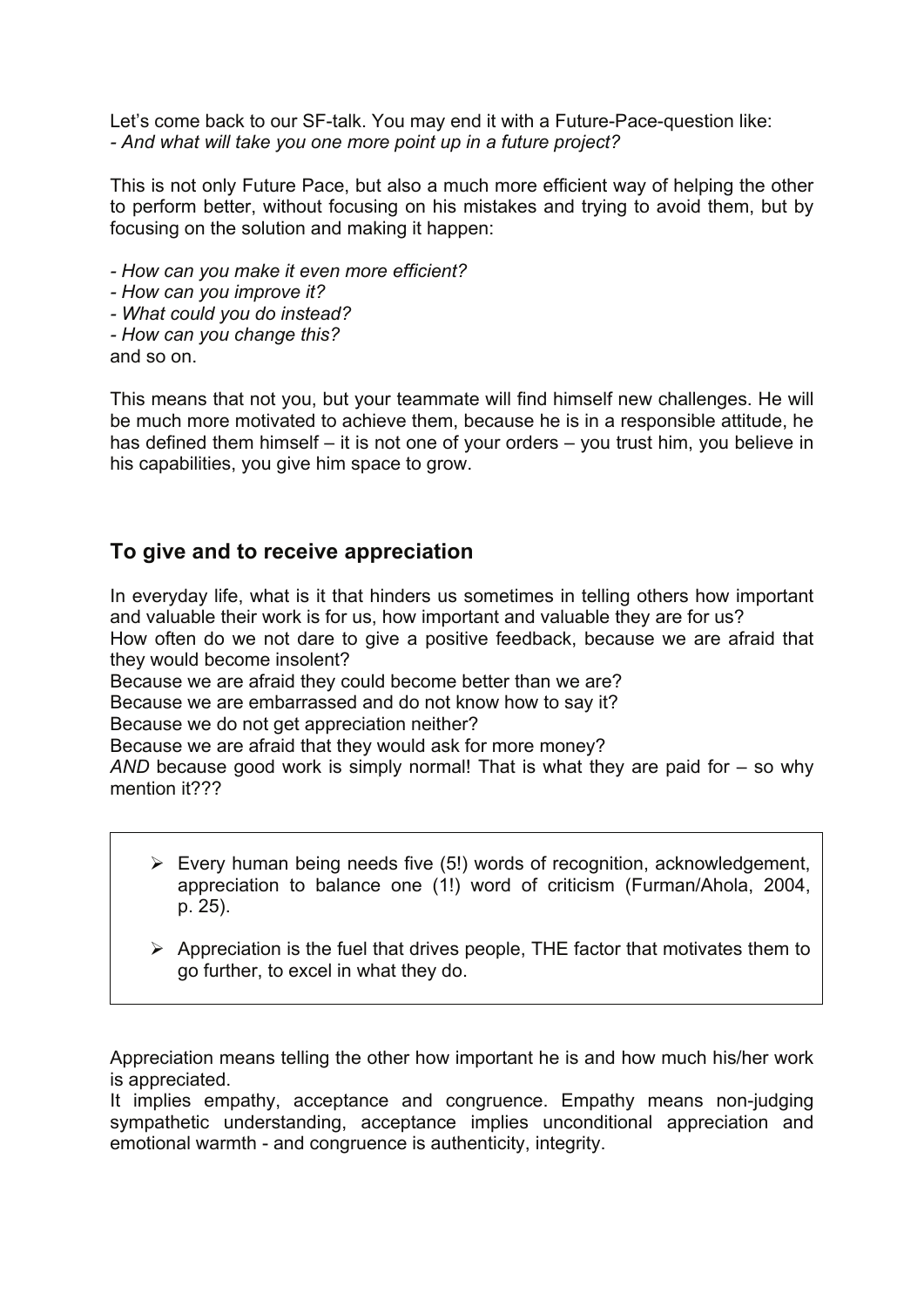So when you "give" appreciation, be authentic, describe what you see/hear - a concrete behavior - and express how this makes you feel.

And when you "receive" appreciation, formulate acceptance – for example: "Thank you." Express your emotion – for example: "I'm happy you like it." and expose yourself – for example: "I like it too." (Yoram Galli, SOL-Conference 2005)

Make sure not only to receive, but to also contain the appreciation you get. Never "discount": "Oh, it is not worth mentioning it – the others did much more than I did." Especially women have a tendency not to allow themselves to accept and contain appreciation (Mohl, 1994, p. 13-19).

Another bad habit is to try to give an appreciation immediately back, e.g. "Oh you did a good job, too!" Let the appreciation reach you – dare to enjoy it!

Appreciation has to be both, genuine and appropriate. Studies of human nonverbal behavior document that smiles that are ingenuine or otherwise disconnected from current circumstances loose credibility as expressions of internal states (Frank, Ekman & Friesen, 1993). Ingenuine or inappropriate appreciation – i.e. too much or nor not really honest – are not only not helpful, but counterproductive.

Appreciation embraces the whole human being: who you are (being), what you do (doing) and what you have (having). Appreciation is on all logical levels (Robert Dilts), Feedback is on the level of behavior / capabilities (doing):

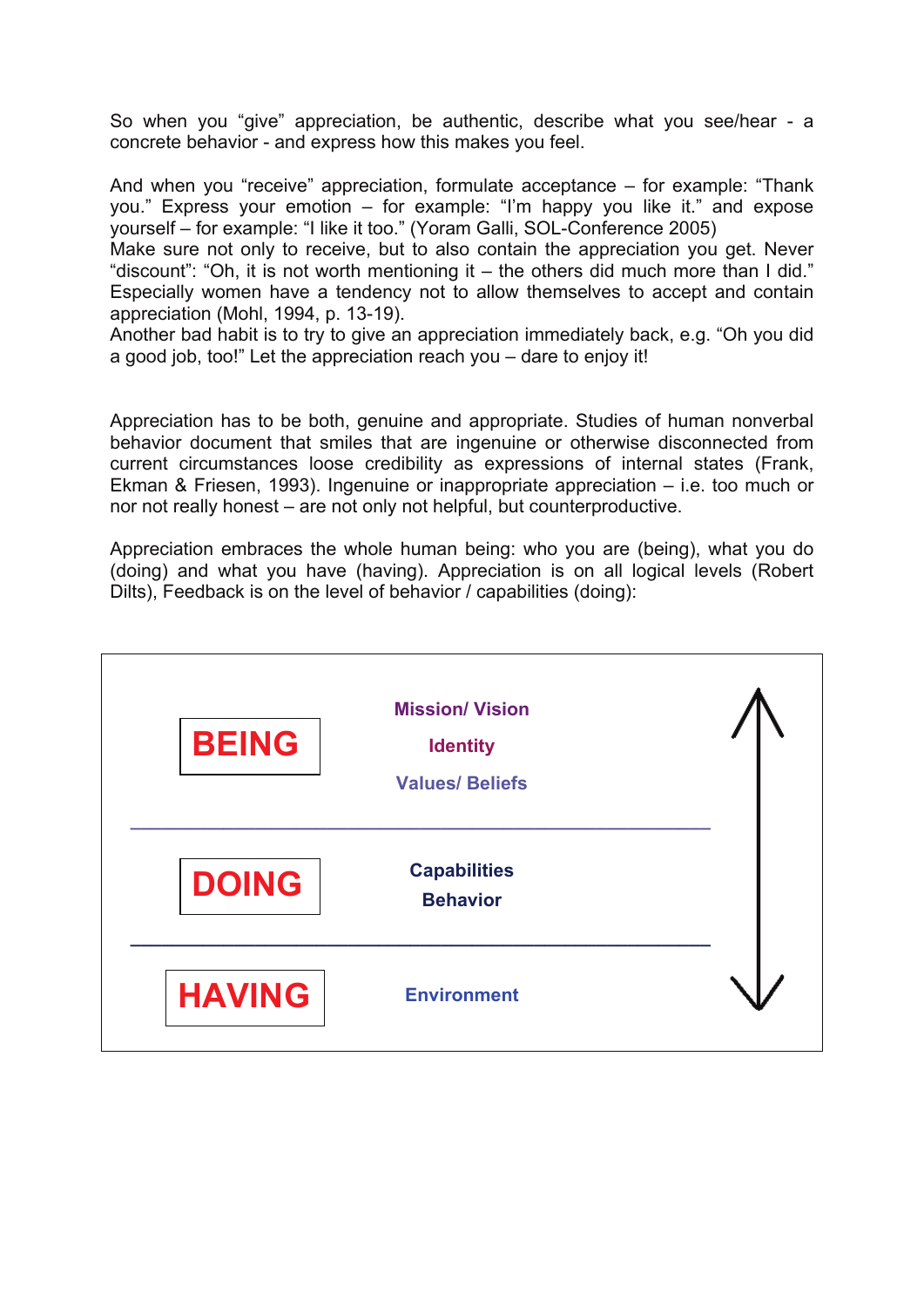### **Different forms of appreciation**

Of course, there are not only words for appreciating others. Sivasailam "Thiagi" Thiagarajan and Glenn Parker give twenty examples, and invite you to choose for yourself (Thiagarajan/Parker, 1999, page 43):

"Please review the following list of forms of recognition. Check the forms that you would value and like to receive. You may check as many as you like, but check only the ones that appeal to you.

- 1. Receive positive verbal feedback at a staff meeting.
- 2. Be asked to take on a tough problem or new challenge.
- 3. Be asked to give a presentation on your work at a staff meeting or a company conference.
- 4. Receive positive, handwritten comments in the margin of a document you prepared.
- 5. Be invited to a barbecue or dinner party at the home of your boss.
- 6. Be given the opportunity to work flexible hours or work at home.
- 7. Go to a golf and tennis weekend at a beautiful resort with other award winners from the organization.
- 8. Be given the opportunity to purchase new tools and equipment to enhance your work.
- 9. Have your picture and a story about your work appear in the company or community newspaper.
- 10. Be asked for your opinion on a difficult organizational problem or a new business opportunity.
- 11. Be given the opportunity to speak about your work at an important professional conference.
- 12. Be offered the opportunity to learn a new system, operate some new equipment, or in other ways increase your skills and knowledge.
- 13. In a prominent location, have your picture displayed along with either letters of commendation or a description of your work or both.
- 14. Be asked to help a colleague get started with a project or solve a particularly difficult problem.
- 15. Receive verbal recognition for your work from a senior-level executive at a company forum attended by you and your colleagues.
- 16. A solution that you recommended is being implemented throughout the organization.
- 17. A customer or other stakeholder sends a letter to your boss praising your work.
- 18. When you ask for help, your boss offers to pick up some of the load directly, share his or her expertise, or obtain outside assistance.
- 19. Receive a T-shirt, hat, or mug with your name or other indication on it that makes it clear that it is recognition for your work.
- 20. Be empowered to make decisions or act in other ways that increase control over your work."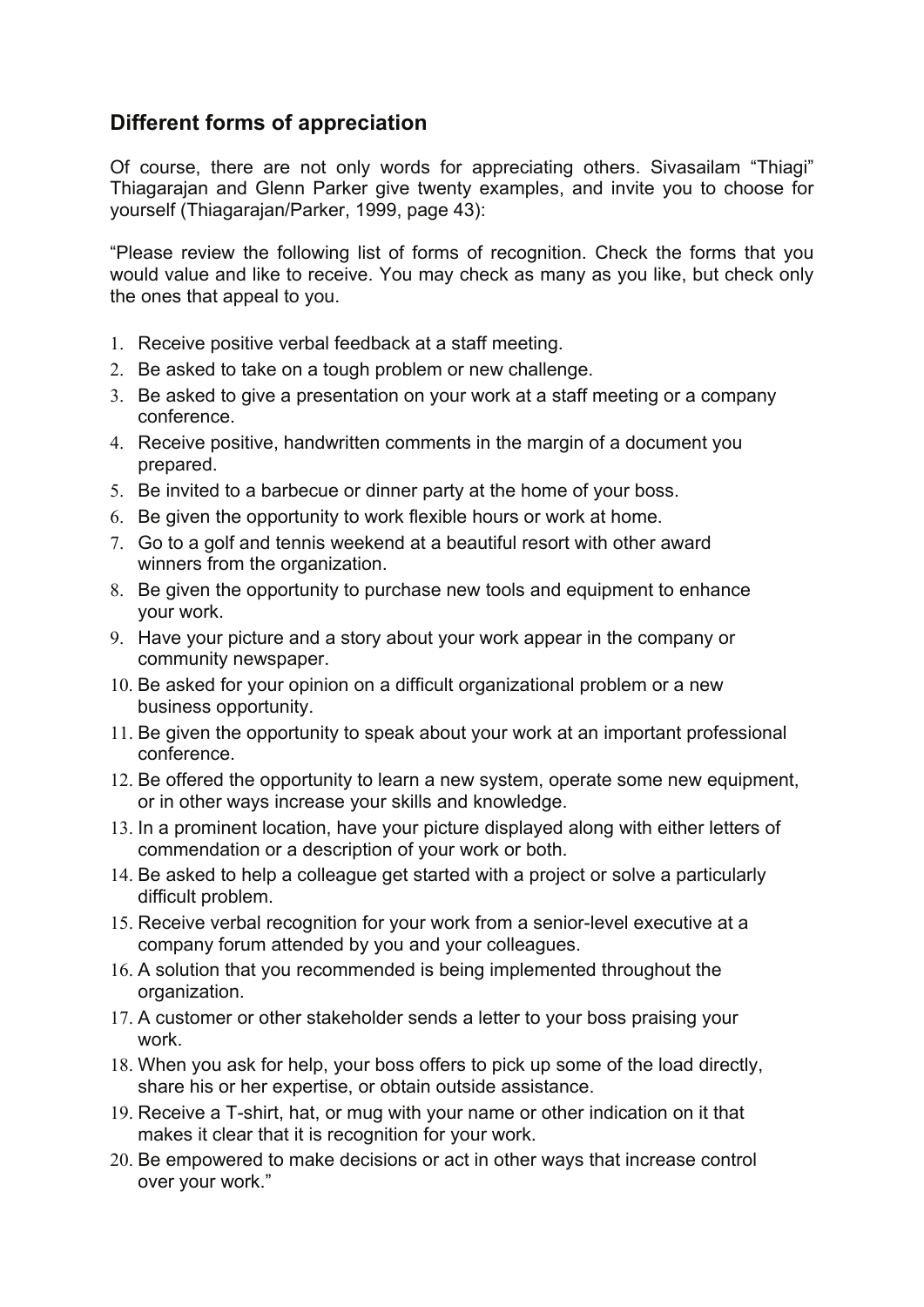As you may have noticed, all the impair numbers are extrinsic, and the pair numbers are intrinsic motivators. Extrinsic motivators are forms of appreciation that come from outside the person and appeal to the outer-directed self. Intrinsic motivators appeal to the inner self because they focus on things that may be apparent only to that person. Both motivators have their place, and one is not better than the other.

Let your team members mark the appreciations they like. Use this information not only for yourself, but share it with the whole team, so that everyone starts to detect what form of appreciation motivates whom and how they also can appreciate, i.e. motivate each other.

## **Appreciation in human evolution**

Appreciation is a basic need. If you don't have enough of something - i.e. you have a deficit - you feel a need. Abraham H. Maslow saw all these needs as essentially survival needs. Even love and esteem are needed for the maintenance of health. According to him, there seems to be a hierarchy into which human needs are arranged, as illustrated in Figure 1:



source: http://www.accel-team.com

The physiological needs at the top of the hierarchy tend to have the highest strength until they are somewhat satisfied. These are the basic human needs to sustain life itself - food, clothing, shelter. Until these basic needs are somewhat satisfied, the majority of a person's activity will probably be at this level, and the others will provide little motivation.

When these basic needs begin to be fulfilled, other levels of needs become important, and these motivate and dominate then the behavior of the individual. And when these needs are somewhat satiated, other needs emerge, and so on down the hierarchy.

In the past, management systems of rewards (appreciation) have attempted to satisfy an individual's lower level needs for safety and physiological security, for protection against deprivation and threat to a worker or his family, e.g. food presents, long term contracts, good insurances (ex. life insurance) and so on.

However, management systems are now – or should be – endeavoring to satisfy the individual's higher level needs for esteem and self-actualization.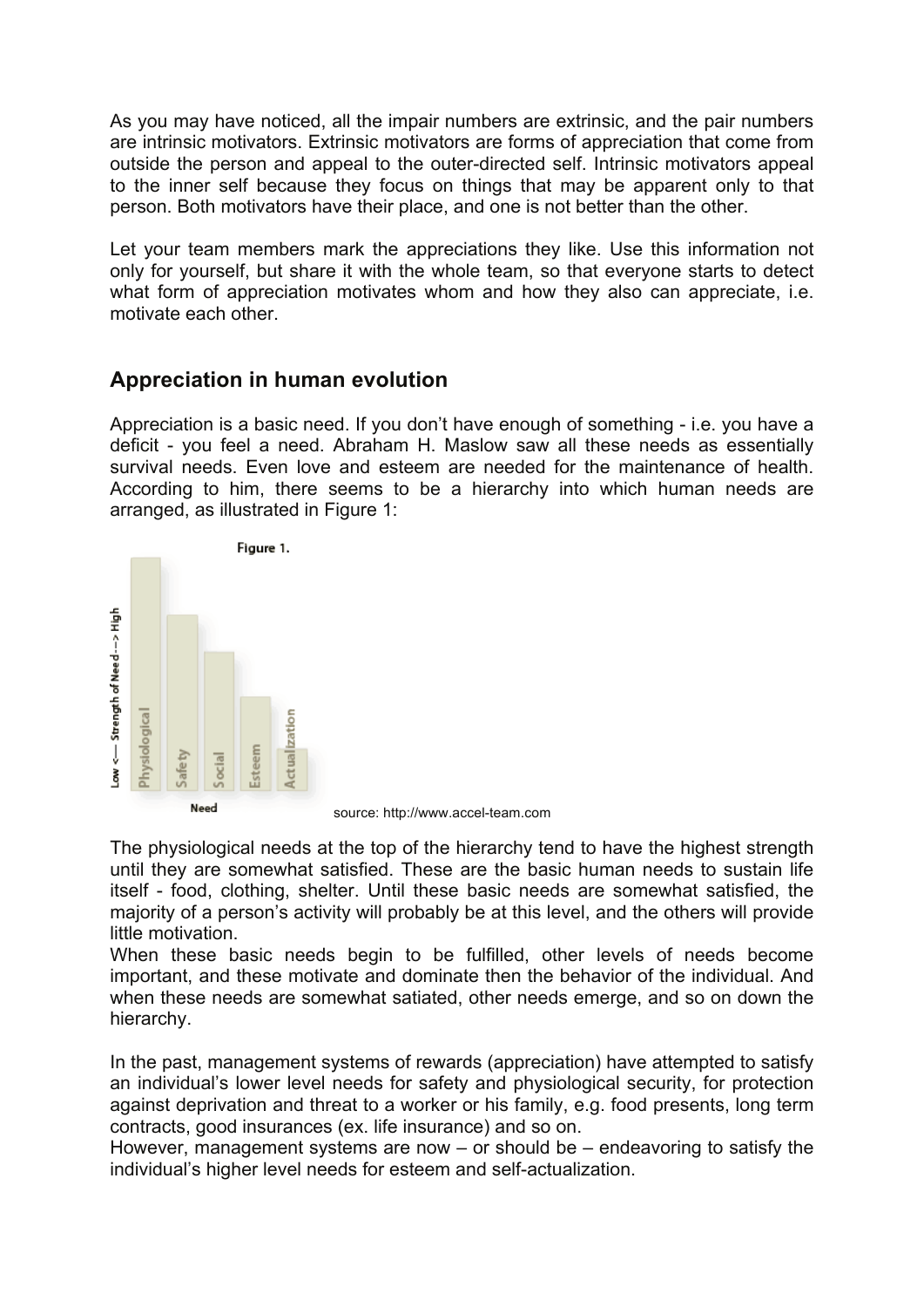Appreciation builds the bridge from the "social"-level to the "esteem"-level: After individuals begin to satisfy their need to belong (social connection), they generally want to be more than just a member of their group. They then feel the need for esteem - both self-esteem and recognition from others. Satisfaction of these esteemneeds produces feelings of self-confidence and pride. People begin to feel that they are useful and have some effect on their environment.

Sometimes people are unable to satisfy their need for esteem through constructive behavior. When this need is dominant, an individual may resort to disruptive or immature behavior; a child may throw a temper tantrum, employees may engage in work restriction or arguments with their co-workers or boss.

Also, employees who don't feel appreciated, make less effort. In their eyes the "psychological contact" has not been respected by their boss/company. They have the feeling that they give more than they receive. So they only do the minimum work to rule, they just wait for the end of work and are only interested in their salary. They become distant to their work and their colleagues. They don't bring in any personal engagement anymore – neither new ideas nor criticism. In short, they have handed in their "inner notice".(Brinkmann/Stapf, 2005)

Thus, appreciation is not always obtained through mature or adaptive behavior. Sometimes people try to obtain it by disruptive and irresponsible actions.

In fact, some of the social problems we have today may have their roots in the frustration of esteem-needs.

Once esteem needs begin to be adequately satisfied, the self-actualization needs become stronger. Self-actualization is the need to maximize one's potential.

In order to do so, you have to "know" your potential – to perceive your resources, and to appreciate them - to use them, and to appreciate them - to develop them, and to appreciate them.

As long as you can not appreciate yourself, you can not give valuable appreciation – and you can not receive (and contain) the appreciation you get from others. So the first step is to start to perceive your own positive sides and to appreciate them – then to perceive the good sides in your co-workers – and to tell them!

"Walk your talk" is the strongest message you can give. Your beliefs and attitude (verbal and nonverbal) are stronger than any method or skill we apply (Hawthorne or Pygmalion effect).

You cannot lead others to where we are afraid to go ourselves.

If you start to experience and understand the effect of appreciation in any human relationship – and within yourself – your relationships deepen and become more satisfying, your self-esteem strengthens and your team-members feel more valuable and more motivated – you are on the way to become a "resonant" leader – i.e. a leader connecting on an emotional level.

People will forget what you said.

People will forget what you did.

But people will never forget how you made them feel.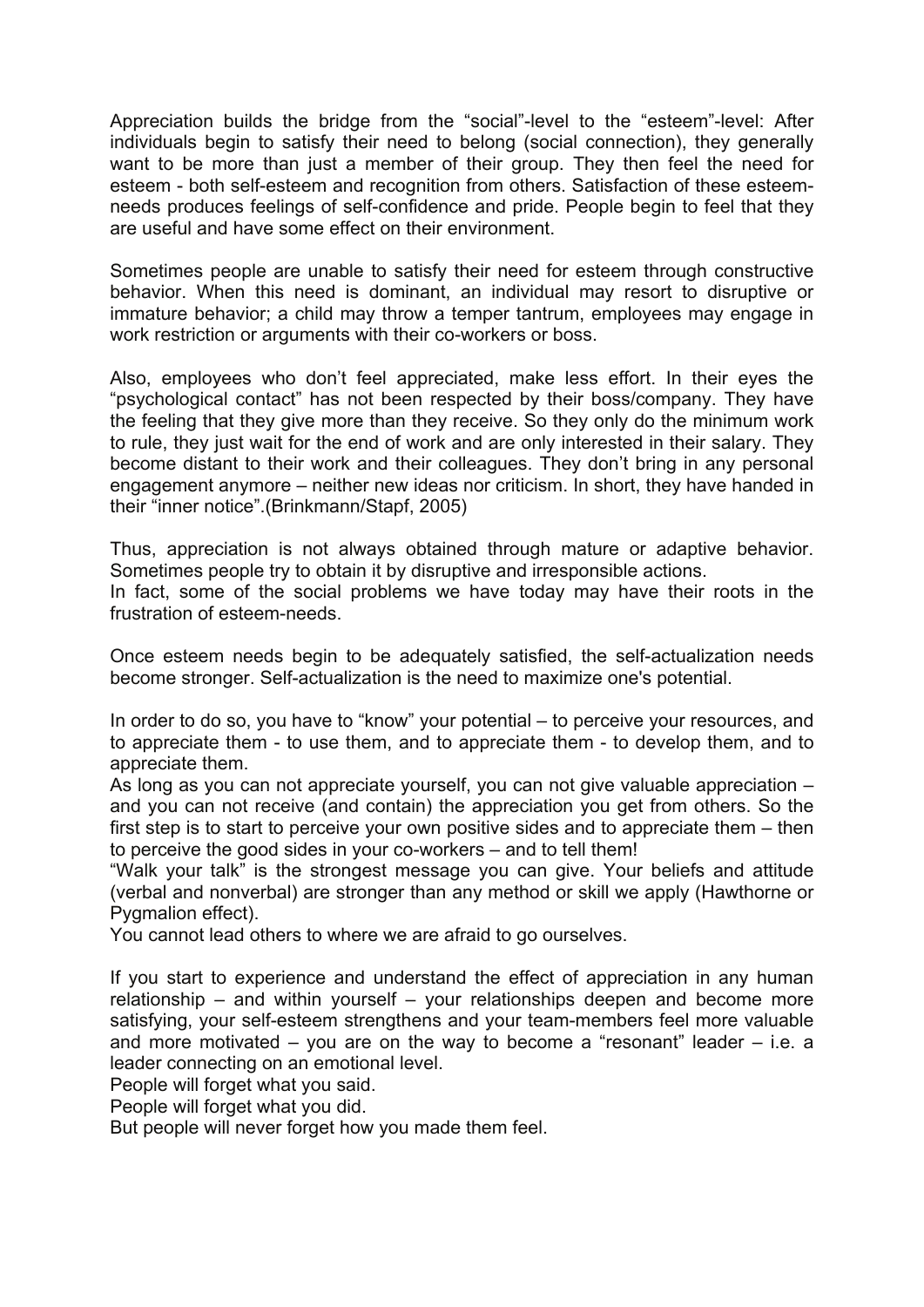*Just take a few minutes to reflect about the following questions*

- What rituals do you have to appreciate yourself?
- How do you commonly appreciate others?
- What appreciative words or sentences do you use a lot?
	- In order to appreciate yourself?
	- In order to appreciate others?
- How do you express nonverbal appreciation?
- How could you develop and improve your personal way of appreciating others?
- What elements of appreciation will you start to integrate in your personal form of leadership within the next week?
- How exactly will you proceed?
- How will you know that your leadership has become more appreciative?

 $\circledcirc$  Enjoy  $\circledcirc$